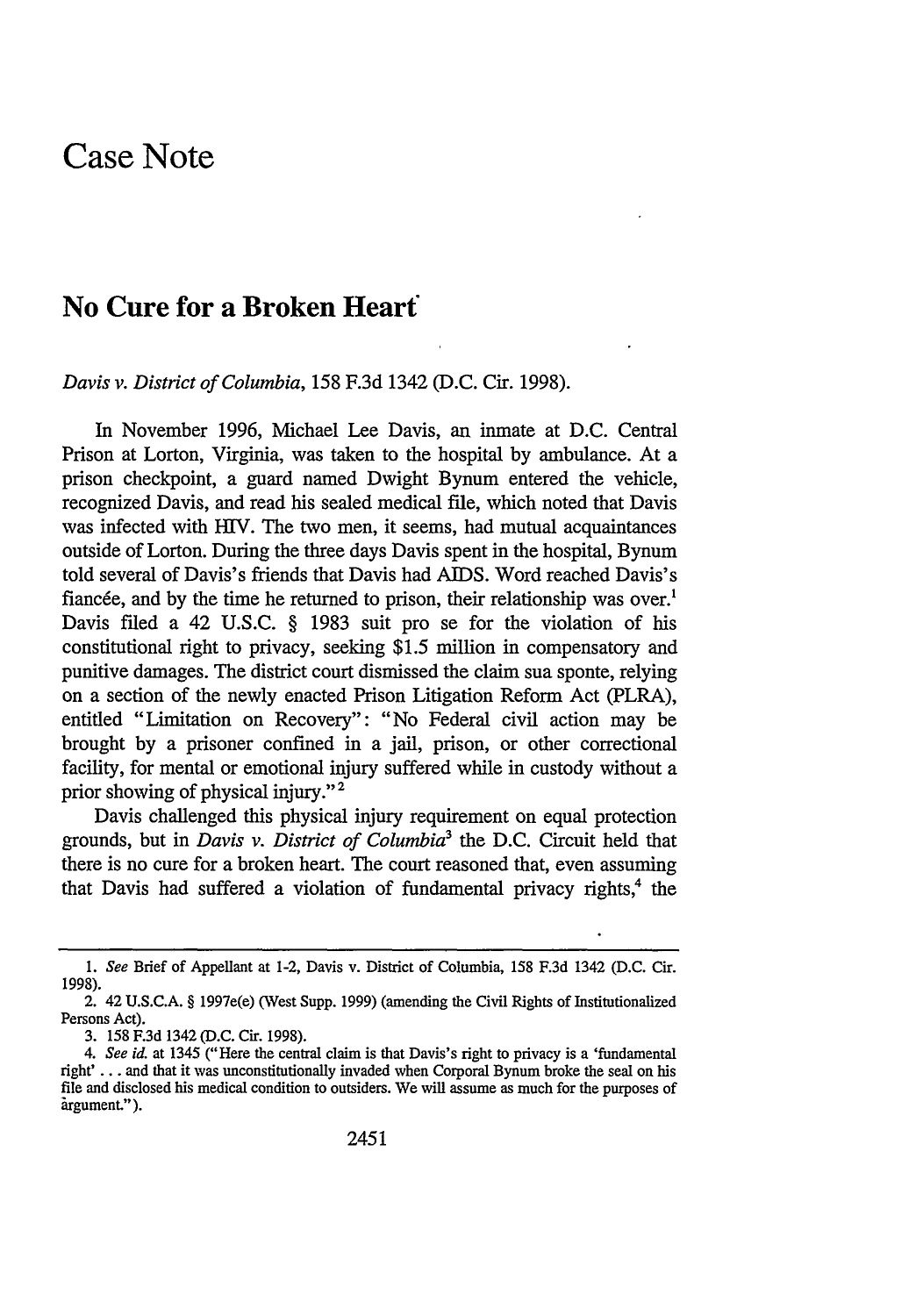physical injury requirement is not subject to strict scrutiny.' The court construed the requirement to deny prisoners damages remedies only. Under this construction, because declaratory and injunctive relief remained open to prisoners, the provision had only a "marginal and incidental" effect on their constitutional rights and therefore did not warrant a heightened standard of review.<sup>6</sup> The court upheld the physical injury requirement as being rationally related to the government's interest in "cutting back meritless prisoner litigation,"<sup>7</sup> and Davis's claim was dismissed with prejudice.

This Case Note argues that the *Davis* court erred by its own terms in failing to apply strict scrutiny to the physical injury requirement. Rather than being a marginal burden on Davis's privacy rights, the physical injury requirement dispositively burdened them, as it would for any right that can only be remedied retrospectively. Declaratory or injunctive relief would never vindicate Davis's rights-not because the violation of them was trivial, but rather because it was unlikely to be repeated and because the lasting harm from the violation could not be discontinued. The court's reasoning makes an implicit judgment about the relative values of different rights, a judgment not far removed from overtly redrawing constitutional boundaries.

Much of the *Davis* court's reasoning takes its cue from a statute that wrongly assumes that meritorious and nonmeritorious claims can be distinguished on the basis of physical injury. As cases such as *Davis* construe the PLRA narrowly in order to find it constitutional, a misguided statute is generating a body of case law that goes beyond legitimating the psychological abuse of inmates. Courts may read the physical injury requirement to limit only monetary remedies, but there are rights that, when violated, almost never yield physical injuries and can only be vindicated with a damages remedy. *Davis* raises the question of whether such rights have any value at all.

I

The PLRA's sponsors envisioned that the statute would "take the frivolity out of frivolous inmate litigation." 8 Introducing the legislation on the Senate floor, Bob Dole declared that prisoners brought tens of thousands of claims each year over such trivial issues as "insufficient storage locker space, a defective haircut by a prison barber, the failure of

*<sup>5.</sup> See id.* at 1347.

**<sup>6.</sup>** *Id.* at 1346-47.

**<sup>7.</sup>** *Id* at 1347.

<sup>8. 141</sup> CONG. REc. S14,414 (daily ed. Sept. 27, **1995)** (statement of Sen. Dole).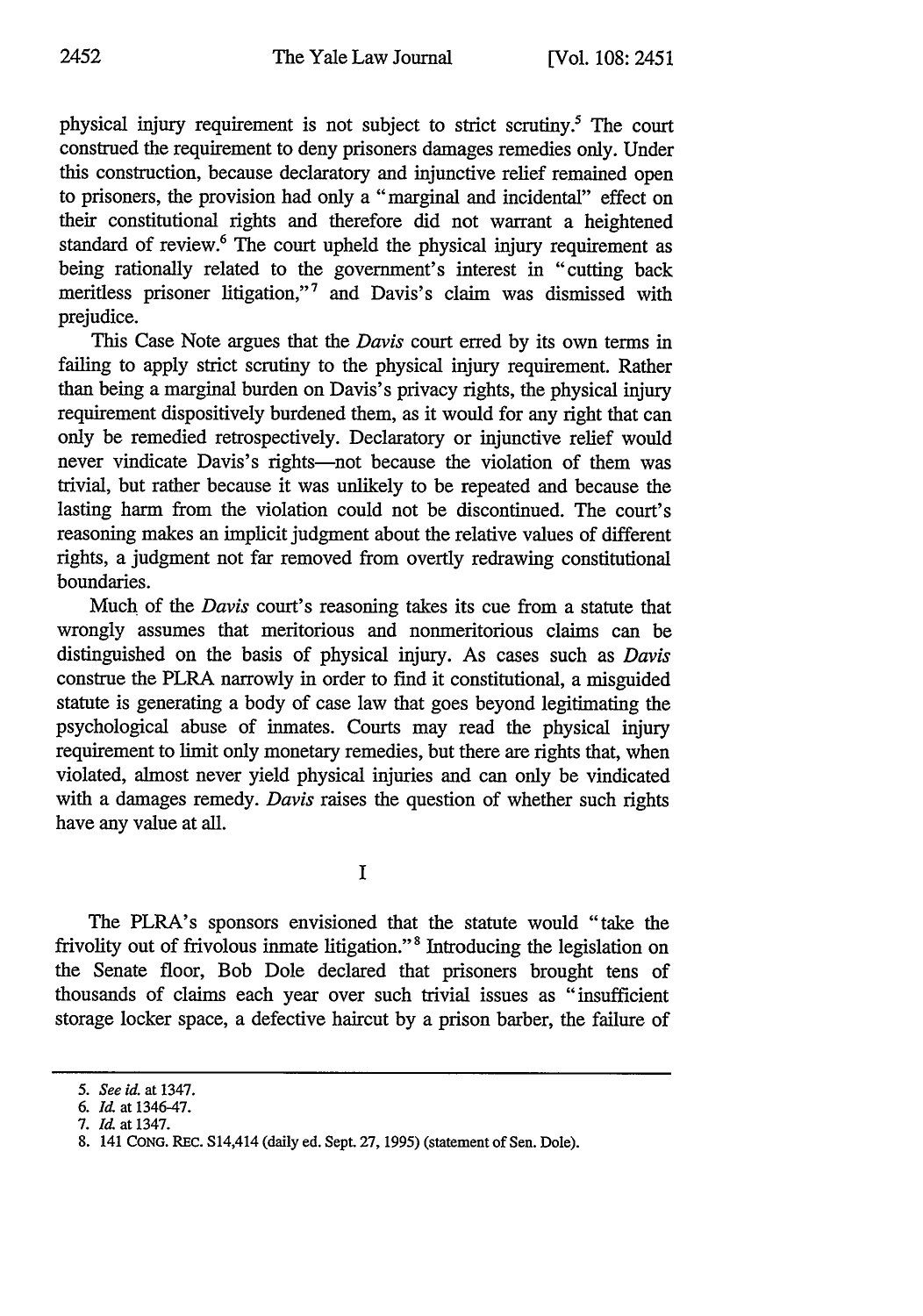employee, and yes, being served chunky peanut butter instead of the creamy variety." 9 As one of numerous provisions in the PLRA designed to take away prisoners' incentives to litigate,<sup>10</sup> the physical injury requirement has provided the basis for many dismissals of prisoner claims.<sup>11</sup>

Even though supporters of the PLRA maintained that the act would not affect meritorious litigation, $12$  the broad language of the physical injury requirement has raised concern among commentators that legitimate constitutional claims would be shut out of court.'3 No court has invalidated the physical injury requirement, but many courts have construed it narrowly.<sup>14</sup> The most significant narrowing interpretation appeared in the

11. *See, e.g.,* Valentino v. Jacobson, No. 97 Civ. 7615 (WK), 1999 WL 14685, at \*3 (S.D.N.Y. Jan. 15, 1999) (dismissing a psychological injury claim brought by a prisoner who was kept in solitary confinement for 12 days after his administrative sentence expired); Singleton v. Alameda County Sheriffs Dep't, No. C 98-4037 VRW, 1998 WL 754593, at **\*1** (N.D. Cal. Oct. 26, 1998) (dismissing a claim for "severe emotional trauma" brought by an inmate who was forced out of bed to take his medication while he was feeling dizzy); Hobson v. DeTella, No **96-** C3800, 1997 WL 619822, at \*3 (N.D. Ill. Sept. 30, 1997) (cautioning a plaintiff that 1997e(e) will not sustain an emotional distress claim stemming from a strip search in front of female prison personnel).

12. *See* 141 CoNG. REc. S14,627 (daily ed. Sept. 29, 1995) (statement of Sen. Hatch) ("I do not want to prevent inmates from raising legitimate claims. This legislation will not prevent those claims from being raised."); 141 CONG. REc. H1563 (daily ed. Feb. 10, 1995) (statement of Rep. Canady).

13. *See, e.g.,* Mark Tushnet & Larry Yackle, *Symbolic Statutes and Real Laws: The Pathologies of the Antiterrorism and Effective Death Penalty Act and the Prison Litigation Reform Act,* 47 DuKE **L.J.** 1, **66** n.325 (1997) ("Read as a limitation on remedies rather than an elimination of a cause of action, the statutory provision appears to deprive those subject to cruel psychological punishment (for example, extreme sexual harassment) of their only effective remedy; neither nominal damages nor injunctive relief would seem sufficient for someone who has suffered such punishment."); Stacey Heather O'Bryan, Note, *Closing the Courthouse Door: The Impact of the Prison Litigation Reform Act's Physical Injury Requirement on the Constitutional Rights of Prisoners,* 83 VA. L. REV. 1189, 1202-11 (1997); Julie M. Riewe, Note, *The Least Among Us: Unconstitutional Changes in Prisoner Litigation Under the Prison Litigation Reform Act of 1995,47* DUKE **L.J.** 117, 153 (1997).

14. *See, e.g.,* Robinson v. Page, No. 96-4239, 1999 WL 138746, at \*2 (7th Cir. Mar. 16, 1999) ("It would be a serious mistake to interpret section 1997e(e) to require a showing of physical injury in all prisoner civil rights suits. **The** domain of the statute is limited to suits in which mental or emotional injury is claimed."); Craig v. Eberly, 164 F.3d 490, 493-94 (10th Cir. 1998) (prohibiting retroactive application of the physical injury requirement to cases brought before the PLRA's enactment); Canell v. Lightner, 143 F.3d 1210, 1213 (9th Cir. 1998) (holding that First Amendment violations do not constitute "mental or emotional injury" for the purposes of the physical injury requirement); Kerr v. Puckett, 138 F.3d 321, 323 (7th Cir. 1998) (holding that 1997e(e) does not apply to suits brought by former prisoners); Mason v. Schriro, No. 97- 4305-CV-C-5, 1999 WL 167001, at \*10 (W.D. Mo. Feb. 2, 1999) ("Given the legislative focus on frivolous lawsuits relating to conditions of confinement... it does not appear likely that Congress

<sup>9.</sup> *Id.* at S14,413.

<sup>10.</sup> *See, e.g.,* 18 U.S.C.A. § 3626(a)(1)(A) (West Supp. 1999) (requiring that courts narrowly tailor prospective relief to the rights violation in need of correction); *id.* § 3626(f) (limiting fees for attorneys and special masters); 28 *id.* § 1346(b)(2) (adding a physical injury requirement to the Federal Tort Claims Act); *id.* §§ 1915(g), 1932 (penalizing prisoners for bringing frivolous or malicious lawsuits); *id. §* 1915A (mandating *sua sponte* dismissal of meritless claims); 42 *id.* § 1997e(d) (limiting attorney's fees).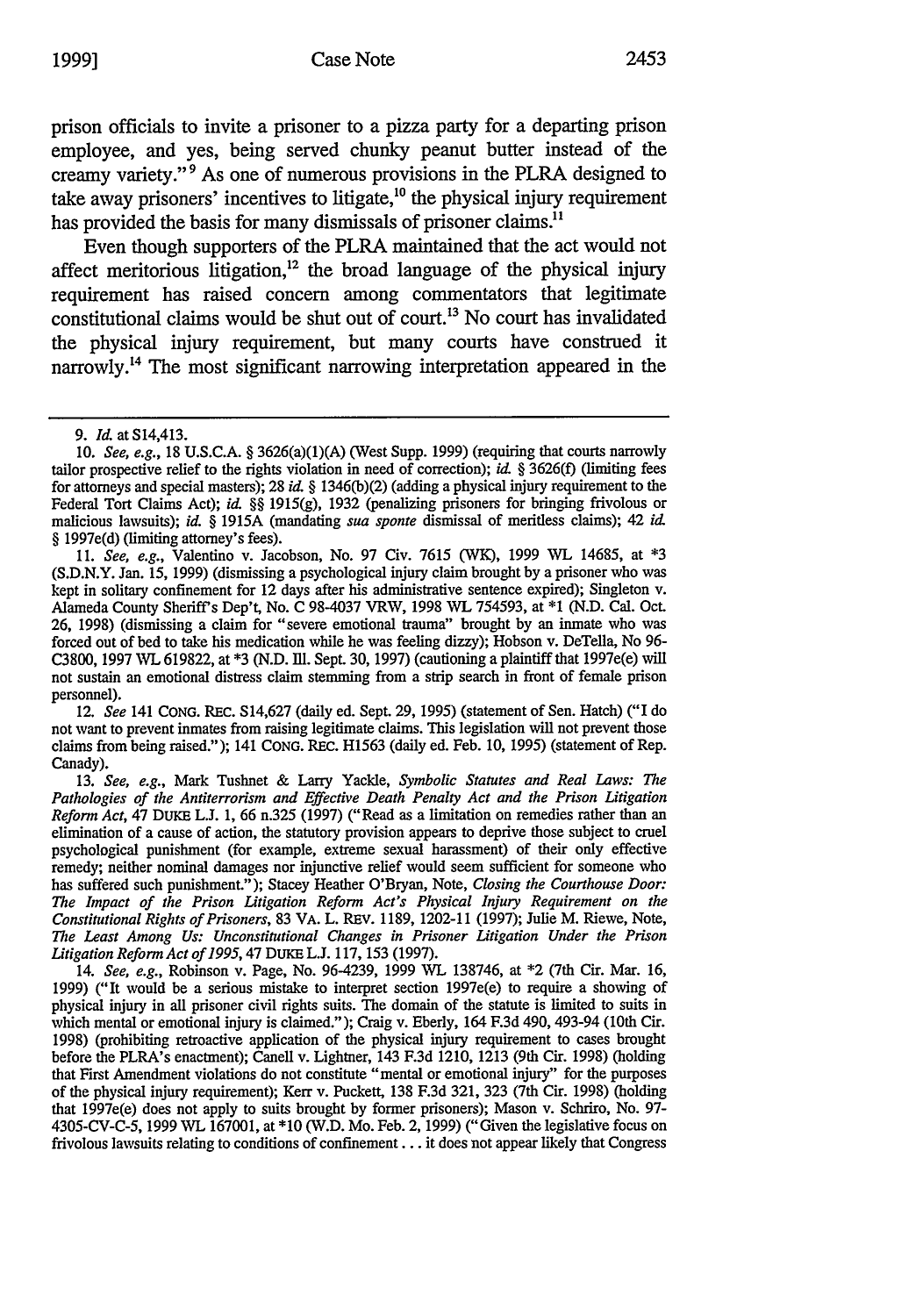Seventh Circuit's widely cited opinion, *Zehner v. Trigg. 5 In Zehner,* the court affirmed the dismissal of a suit brought by inmates who had been exposed to asbestos while working in the prison kitchen. The court held that the physical injury requirement only limits a prisoner's ability to win damages and does not affect the ability to get injunctive and declaratory relief. This reading of the requirement "beg[an] from the premise that 'Congress may not effectively nullify the rights guaranteed by the Constitution by prohibiting all remedies for the violation of those rights.'" 16 In fact, *Zehner's* holding did not prohibit any remedies available to the plaintiffs-with few exceptions, courts have held that no claim exists for emotional distress in cases of mere exposure to asbestos.<sup>17</sup> Because the *Zehner* plaintiffs could have brought claims for equitable relief, the court held that the physical injury requirement did not sufficiently burden a fundamental right to merit strict scrutiny.<sup>18</sup>

*In Zehner,* the plaintiffs lost none of the remedies available to them when the court read the physical injury requirement to eliminate damages but not prospective remedies. The same reading in *Davis* foreclosed the only remedies available to the plaintiff; equitable relief would do no good for the victim of a one-time violation of privacy. By reviewing the physical injury requirement under rational basis scrutiny, even for constitutional claims that injunctive and declaratory relief could never plausibly redress, *the Davis* court interpreted the requirement to allow Congress to prohibit all effective remedies for the violation of a fundamental right-precisely the result that *Zehner* declared it could not reach.

17. *See* Metro-North Commuter R.R. v. Buckley, 521 U.S. 424, 435-36 (1997) (noting the concern in the case law that allowing recovery for exposure alone might drain limited resources that should be preserved for people who get asbestos-related illnesses years from now).

*The Zehner* court kept its holding steeped in this case law. *See Zehner,* 133 F.3d at 461, 463 (citing Puthe v. Exxon Shipping Co., 2 F.3d 480, 484 (2d Cir. 1993), and *Buckley,* 521 U.S. at 424). Within this context, the district court understandably -found that "[t]here is a point beyond which Congress may not restrict the availability of judicial remedies for the violations of constitutional rights without in essence taking away the rights themselves by rendering them utterly hollow promises. That point has not been reached by the enactment of  $\S$  1997e(e) as applied here." *Zehner,* 952 F. Supp. at 1331.

intended an expansive interpretation of section 1997e(e)-one that would disturb the existing and well-settled constitutional jurisprudence relating to Fourteenth Amendment equal protection claims.").

<sup>15. 133</sup> F.3d459 (7th Cir. 1997).

<sup>16.</sup> *Il* at 461 (quoting Zehner v. Trigg, 952 F. Supp. 1318, 1329 (S.D. Ind. 1997)). *Zehner's* limitation of the physical injury requirement to damages claims does not derive from the plain meaning of the statutory text-rather, the decision is an effort to avoid the serious constitutional questions that would arise from an interpretation affecting all remedies for rights violations. *See Zehner,* 952 F. Supp. at 1329 (quoting *Webster v. Doe,* 486 U.S. 592, 603 (1988), to support the idea that courts should not interpret a statute to preclude judicial review of constitutional claims absent a clear statement of congressional intent).

<sup>18.</sup> *See Zehner,* 133 F.3d at 462-63.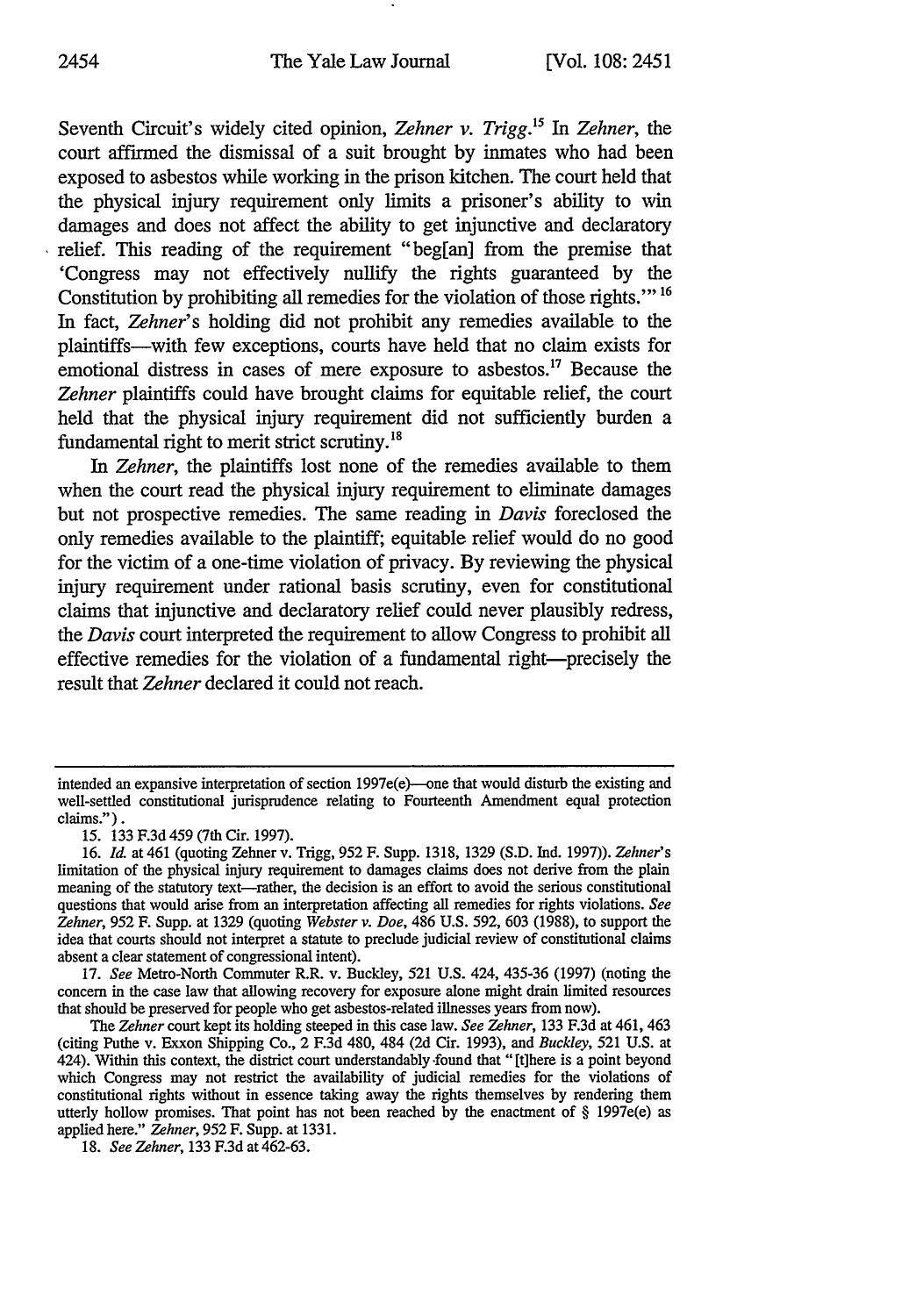$\Pi$ 

In rejecting strict scrutiny, *Davis* misinterpreted precedent. The court relied on *Lyng v. Castillo*,<sup>19</sup> in which the plaintiffs had alleged that amendments to the Food Stamp Act of 1964 violated fundamental rights to free association by favoring nuclear families over more distantly related or unrelated groups of people. The Supreme Court declined to apply strict scrutiny because the law did not "directly and substantially" burden rights to association: "It is exceedingly unlikely that close relatives would choose to live apart simply to increase their allotment of food stamps, for the cost of separate housing would almost certainly exceed the incremental value of the additional stamps."20 Following this logic, the *Davis* court assumed that inmates could get injunctive or declaratory relief for most violations of privacy rights. As a result, the physical injury requirement does not "directly and substantially" interfere with constitutional rights; thus, strict scrutiny was not applied: "That Davis is not among the plaintiffs whose claims survive speaks more to the slightness of his injury than to any great severity in the congressional curtailment of remedies."<sup>21</sup>

*Lyng v. Castillo's* use of the "direct and substantial" test, however, does not translate seamlessly to the situation in *Davis.* People affirmatively exercise the right to association, and an infinite number of factors will affect the precise manner in which they choose to fulfill that right. If a law decreasing food stamps benefits changes how people associate, so might any number of other laws-housing regulations, zoning ordinances, the tax code-and so might rising rents. The "direct and substantial" test reflects the difference between affecting rights and foreclosing them-a law does not merit strict scrutiny review just because it happens to alter people's choices and incentives.

But Davis had no choice about the violation of his privacy rights. Unlike the right to association, the right to privacy is not a right to do something; it is a right to be free from something. Privacy rights-like Fourth and Eighth Amendment rights-guarantee a general legal scheme to deter violations and, ideally, a retrospective remedy in the event that such a violation should occur.<sup>22</sup> Read as a limitation on recovery, the physical

<sup>19. 477</sup> U.S. 635 (1986).

<sup>20.</sup> *Id.* at 638.

<sup>21.</sup> *Davis,* 158 F.3d at 1347.

<sup>22.</sup> *See* Richard H. Fallon, Jr. & Daniel **J.** Meltzer, *New Law, Non-Retroactivity, and Constitutional Remedies,* 104 HARV. L. REV. 1731, 1788 (1991). Of course, the Constitution does not guarantee "an individually effective remedy—and certainly not a damages remedy—for every constitutional violation." *Zehner,* 952 F. Supp. at 1328. Qualified immunity doctrine may prevent the vindication of many constitutional claims; nevertheless, the implications of *Davis* would exceed any plausible grounds for qualified immunity. The emotional distress claims that the Constitution recognizes involve some of the most egregious misconduct by government officials.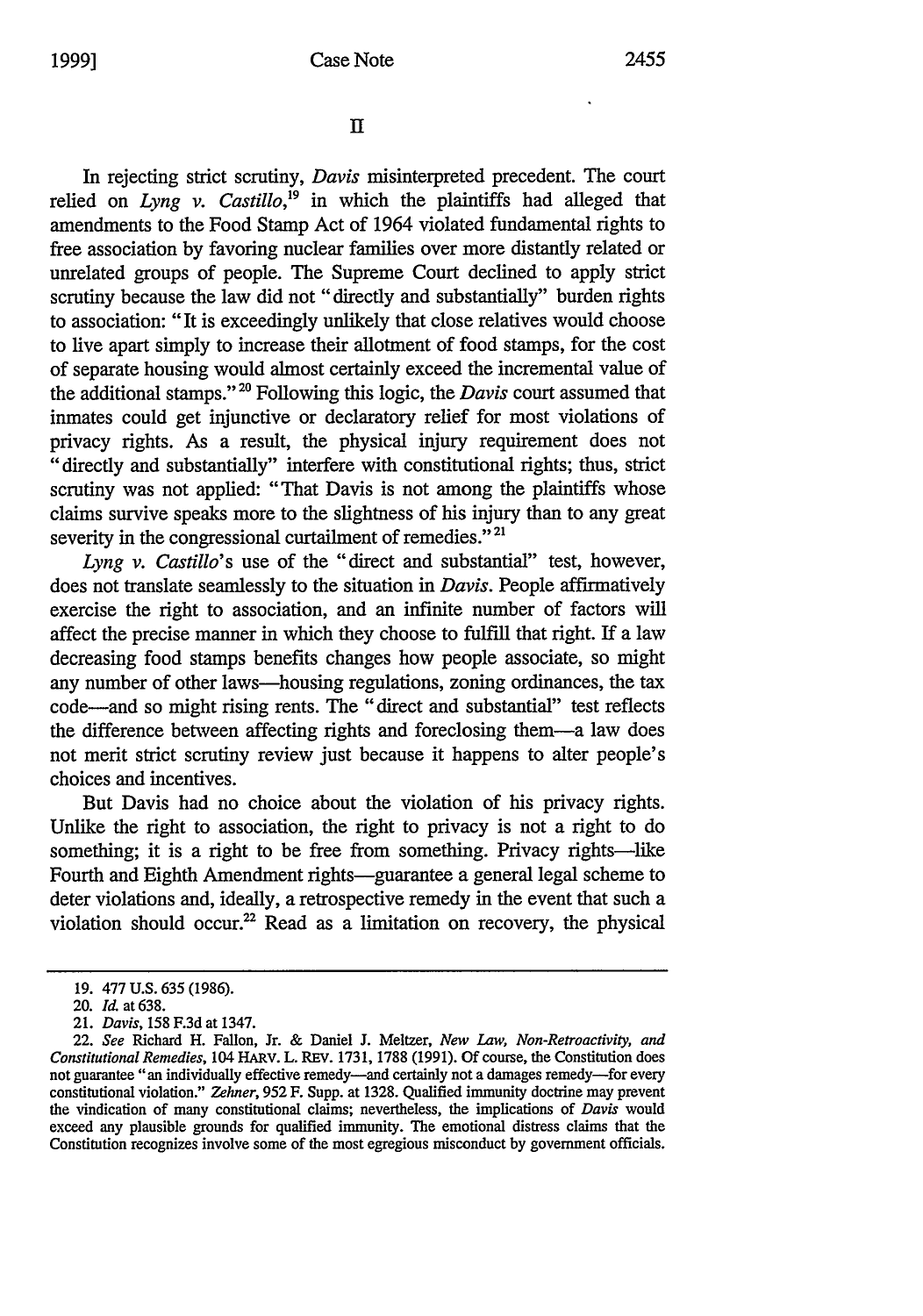injury requirement would seem a significant burden on rights that, to a great extent, have only one remedy. Certainly, without a damages remedy, Davis's rights ceased to exist.

The *Davis* court reasoned that because many privacy claims can get prospective relief rather than damages, the physical injury requirement only affects a few claims and thus only marginally burdens the right.<sup>23</sup> But this application of the "direct and substantial" test is inappropriate. Even if the vast majority of privacy rights can be protected by injunctive relief, itself a debatable proposition,<sup>24</sup> the physical injury requirement will dispositivelythat is, directly and substantially-burden some heretofore cognizable rights. By finding this effect "marginal" nonetheless, the court made an implicit judgment about what is a bona fide violation of constitutional rights and what is not. Refracted through *Davis's* "direct and substantial"

23. *See Davis,* 158 F.3d at 1347 ("Of course a constitutionally permissible curtailment of remedies might still constitute enough of an impingement on the assumed fundamental right to trigger strict scrutiny. But here the remaining remedies are ample.").

24. The *Davis* court assumed that the violations that could be remedied prospectively are system-wide, administratively authorized infringements on privacy. Davis was not entitled to equitable relief because "[n]ot only does Davis fail to allege any District policy leading to Bynum's alleged conduct, but his own brief explicitly claims that the conduct violated District rules." *Id.* at 1348.

Davis's situation was a one-time, possibly malicious violation of a fundamental right. Such one-time violations seem just as common and at least as serious as systemic violations. While systemic violations have not always yielded cognizable claims, *see, e.g.,* Harris v. Thigpen, 941 F.2d 1495 (11th Cir. 1991) (upholding the segregation of HIV-positive inmates in Alabama prison), the case law is settled in holding that the non-consensual, unnecessary disclosure of HIV status is a violation of privacy rights, *see, e.g., Harris,* 941 F.2d at 1513 (assuming that prisoners have a privacy right in preventing unwarranted disclosure of HIV status to other inmates and to family members); Woods v. White, 689 F. Supp. 874, 876 (W.D. Wisc. 1988) (finding a violation of privacy rights where prison medical personnel unnecessarily revealed an inmate's HIV status to prison staff and other inmates); Inmates of N.Y. State with Human Immune Deficiency Virus v. Cuomo, No. 90-CV-252, 1991 WL 16032, at \*3 (N.D.N.Y. Feb. 7, 1991) ("[T]he federal Constitution protects against the unwarranted and indiscriminate disclosure of the identity of HliVinfected individuals and of their medical records **.... ).**

Although they do not usually rise to constitutional infringements, affronts by guards to the dignity of prisoners are an inescapable part of prison life. *See generally* SOL WACHTLER, AFTER **THE** MADNESS: **A** JUDGE'S OWN PRISON MEMOIR 180 (1997) ("During my incarceration these past months I have known what it is to be ignored and subjected to incredible rudeness."). That some affronts do rise to an actionable level is entirely predictable, and they hardly seem the "marginal and incidental" infringements that the *Davis* court would imagine them to be. *Davis,* 158 F.3d at 1347.

The Supreme Court's standards for excessive force claims, for example, require acts to be "repugnant to the conscience" for them to be cognizable under the Eighth Amendment in the absence of any physical injury. *Hudson v. McMillian,* 503 U.S. 1, 9-10 (citation omitted) (quoting Estelle v. Gamble, 429 U.S. 97, 106 (1976)). Such acts would never be covered by qualified immunity. *See* Harlow v. Fitzgerald, 457 U.S. 800, 817-18 (1982) ("[G]ovemment officials performing discretionary functions generally are shielded from liability for civil damages insofar as their conduct does not violate clearly established statutory or constitutional rights of which a reasonable person would have known."); John C. Jeffries, Jr., *In Praise of the Eleventh Amendment and Section 1983,* 84 VA. L. REV. 47, 54-57 (1998) (discussing the "centrality of fault" in qualified immunity doctrine). Qualified immunity is supposed to yield a better working government. *See* Scheuer v. Rhodes, 416 U.S. 232, 242 (1974). To extend immunity to "repugnant" acts yields quite the opposite policy effect.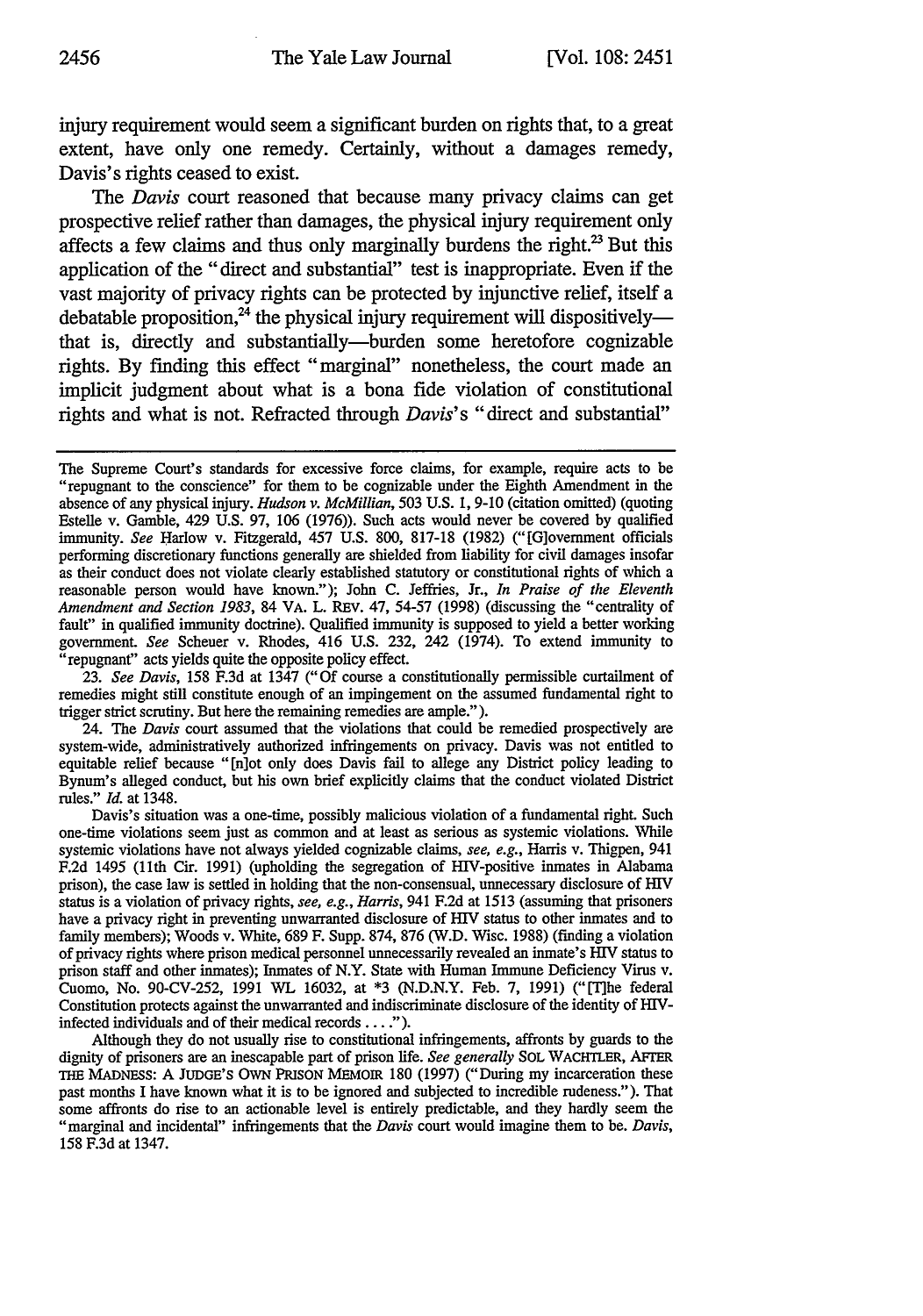test, the physical injury requirement ceases to function merely as a limitation on remedies or as a jurisdictional mandate that would require prisoners to file their claims in state courts. It is as if *Davis* has painted certain rights out of the constitutional landscape.<sup>25</sup>

The *Davis* approach has broad potential to affect rights outside the privacy context. For example, even if Bynum's disclosure of Davis's HIV status was not a malicious infliction of mental pain for Eighth Amendment purposes, the court's opinion has serious implications for Eighth Amendment cases.<sup>26</sup> Though most violations of the Eighth Amendment result in physical injuries, the Supreme Court held in *Hudson v. McMillian*<sup>27</sup> that courts must focus less on the severity of the injury suffered than on "whether force was applied in a good-faith effort to maintain or restore discipline, or maliciously and sadistically to cause harm."<sup>28</sup> Case reporters are filled with examples of one-time constitutional violations that do not involve physical injury.29 *Davis* would suggest that cases alleging

26. Regardless of the merits of Davis's claim, the court's opinion assumes that Davis suffered a violation of a fundamental constitutional right. *See Davis,* 158 F.3d at 1345. At least three Eighth Amendment cases have already cited *Davis. See* Robinson v. Page, No. 96-4239, 1999 WL 138746, at \*1 (7th Cir. Mar. 16, 1999); Perkins v. Kansas Dep't of Corrections, 165 F.3d 803, 808 & n.6 (10th Cir. 1999); James v. Reno, No. Civ. A. 98-1750 (RWR), 1999 WL 156343, at \*4 (D.D.C. Mar. 11, 1999).

27. 503 U.S. **1** (1992).

28. Id. at 7 (citing *Whitley v. Albers,* 475 U.S. 312, 320-21 (1986)). Although physical injury is an important factor in this determination, it is not crucial:

That is not to say that every malevolent touch by a prison guard gives rise to a federal cause of action.... The Eighth Amendment's prohibition of "cruel and unusual" punishments necessarily excludes from constitutional recognition *de minimis* uses of physical force, provided that the use of force is not of a sort "repugnant to the conscience of mankind."

*Id.* at 9-10 (citation omitted) (quoting Estelle v. Gamble, 429 U.S. 97, **106** (1976)). Justice Blackmun's concurrence provides a widely cited example of an actionable non-physical injury, that of a "guard placing a revolver in inmate's mouth and threatening to blow prisoner's head off." Id. at 16 (referring to the facts alleged in Wisniewsld v. Kennard, **901** F.2d 1276, 1278 (5th Cir. 1990)).

*29. See, e.g.,* Chandler v. D.C. Dep't of Corrections, 145 F.3d 1355, **1361** (D.C. Cir. 1998) (holding that an inmate stated a claim for an Eighth Amendment violation where a guard threatened to kil him); Cooper v. Casey, 97 F.3d 914, **917** (7th Cir. 1996) ("To require a threshold showing of an 'objective' injury, the sort of thing that might reveal itself on an x-ray, or in missing teeth, or in a bruised and battered physical appearance, would confer immunity from

<sup>25.</sup> Following *Davis,* state courts may decline to hear any of these claims. Arizona, which enacted its own prisoner litigation statute before the PLRA, has a physical injury requirement that limits all claims, including those for equitable relief. *See* ARIz. STAT. **ANN.** § 31-201.01(L). Prisoners will still be able to file claims in state court under 42 U.S.C. § 1983, but if the right at issue is no longer cognizable, there will not be a § 1983 claim. *See, e.g.,* Luczak v. Cooper, No. 98-C6807, 1999 WL 91893, at \*4 n.4 (N.D. Ill. Feb. 11, 1999) (suggesting in dicta that psychological torture may no longer be a cognizable Eighth Amendment claim because of the physical injury requirement); Ellis v. Illinois, No. 96-C5268, 1997 WL 51502, at \*3.4 (N.D. Ill. Feb. 4, 1997) (citing the requirement to call into question prior case law holding that the deliberate infliction of mental pain can violate the Eighth Amendment). Luczak and *Ellis* are hardly authoritative; after all, "Congress . . . has been given the power 'to enforce,' not the power to determine what constitutes a constitutional violation." City of Boerne v. Flores, 117 **S.** Ct. 2157, 2164 (1997). But *Davis* comes close to ajudicial reworking of constitutional rights.